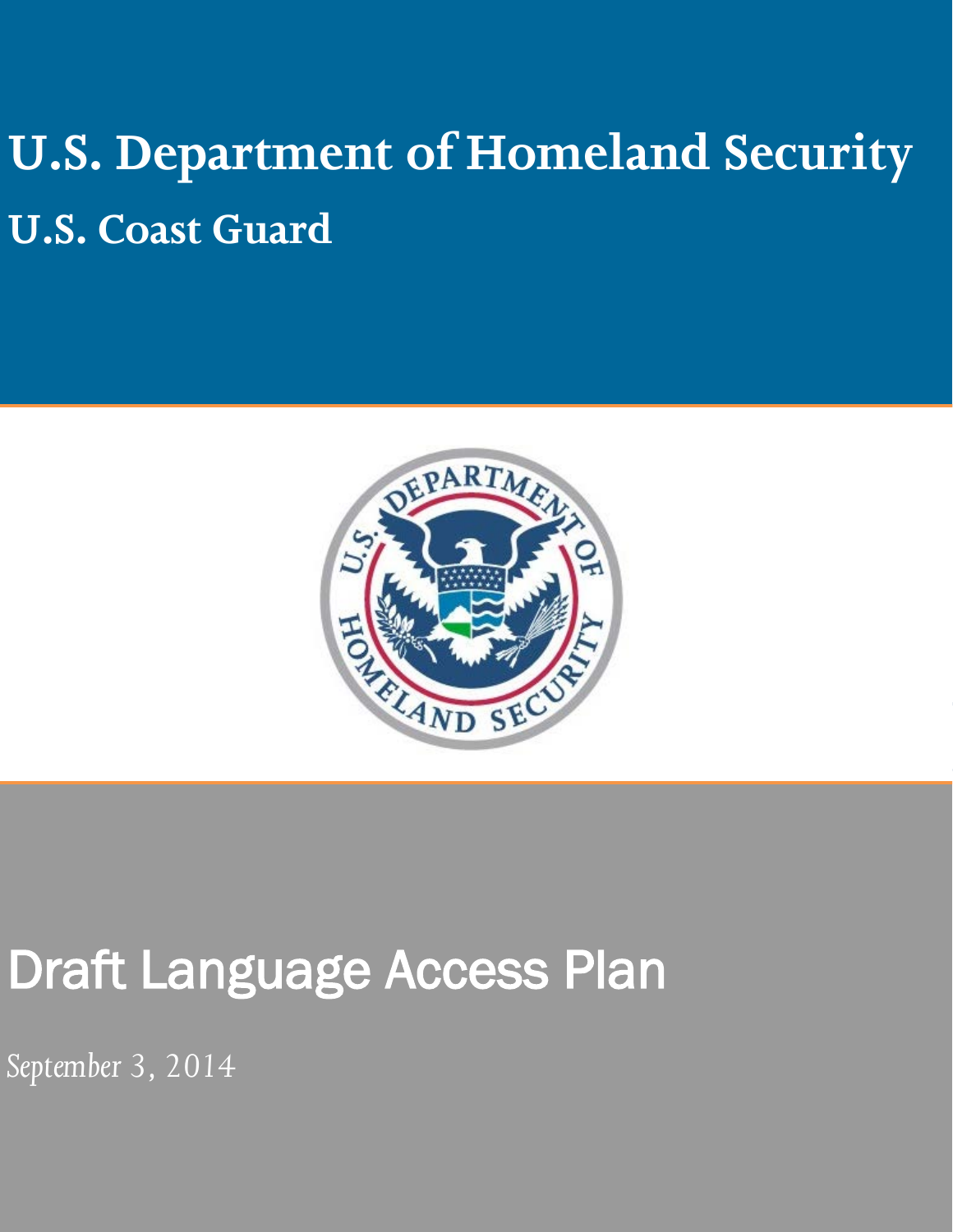## Table of Contents

| Purpose. 22                                                              |
|--------------------------------------------------------------------------|
|                                                                          |
|                                                                          |
|                                                                          |
|                                                                          |
| Component Interactions with the Public and Language Services Provided  5 |
|                                                                          |
|                                                                          |
|                                                                          |
|                                                                          |
|                                                                          |
|                                                                          |
|                                                                          |
|                                                                          |
|                                                                          |
|                                                                          |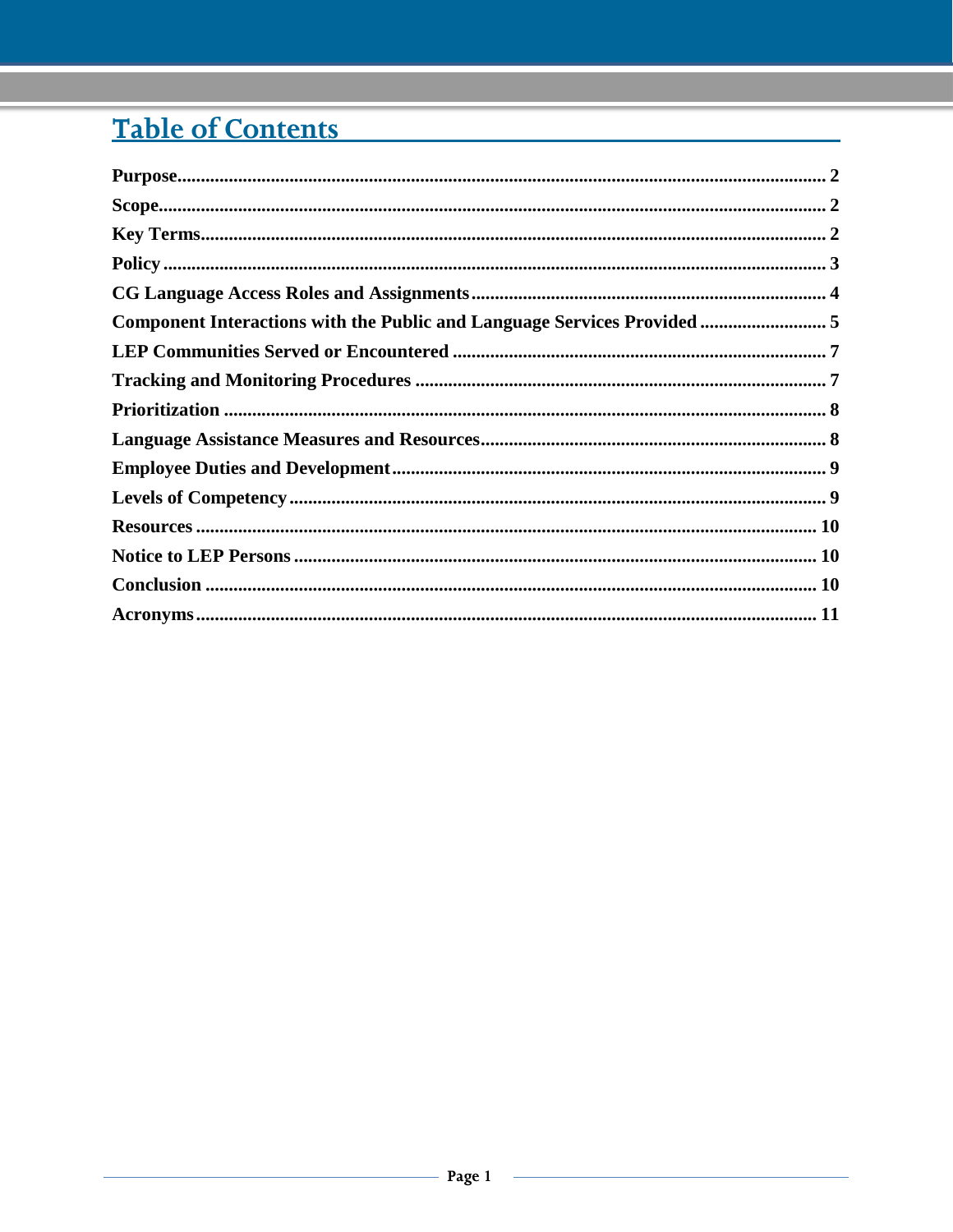#### <span id="page-2-0"></span>**Purpose**

The purpose of this plan is to establish policy and provide guidance in developing and implementing reasonable efforts to eliminate or reduce "Limited English Proficiency" (LEP) as a barrier to accessing United States Coast Guard (CG) programs, activities, or events as required by Executive Order (EO) 13166, "Improving Access to Services for Persons with Limited English Proficiency" (August 11, 2000). This Executive Order requires that each Federal department and agency examine the services they provide to the public and, accordingly, develop and implement a system by which LEP persons can have meaningful access to those services without unduly burdening the fundamental mission of the agency. Executive Order 13166 has two fundamental goals: nondiscrimination and effective government for everyone.

#### <span id="page-2-1"></span>**Scope**

This LEP plan covers CG interactions with LEP individuals that occur within the United States and its territories, including vessels and persons at sea within 12 nautical miles thereof. Therefore, it applies to CG's over 700 independent units, including roughly 250 ships and a wide variety of shore-based units, including small boat stations, air stations, marine safety units, aids to navigation teams, training centers, maintenance units, and other operational, support, and logistics commands. It also applies to the CG's 60,000 personnel geographically distributed throughout the 50 United States, as well as to locations in American Samoa, Federated States of Micronesia, Guam, Marshall Islands, Northern Mariana Islands, Palau, Puerto Rico, and the Virgin Islands.

#### <span id="page-2-2"></span>**Key Terms**

The following are terms associated with the goals of CG Limited English Proficiency plan and its implementation:

*Interpretation and translation:* Interpretation involves *oral* communication. Translation involves *written* communication. Interpretation involves the immediate communication of meaning from one language into another. An interpreter conveys meaning orally; as a result, interpretation requires skills different from those needed for translation. Interpreting is a complex task that combines several abilities beyond language competence in order to enable delivery of an effective professional interpretation in a given setting. From the standpoint of the user, a successful interpretation is one that faithfully and accurately conveys the meaning of the source language orally, reflecting the style, register, and cultural context of the source message, without omissions, additions, or embellishments on the part of the interpreter. Professional interpreters are subject to specific codes of conduct and should be trained in interpretive skills, ethics, and subject-matter language. CG components utilizing the services of interpreters should request information about certification, assessments taken, qualifications, experience, and training.

One of CG's critical assets toward fulfilling its LEP mission lies with its CG Auxiliary Interpreter Corps (AIC), which has over 452 volunteer interpreters, offers interpretation services in 48 foreign languages, and has provided over 60,000 hours of interpretation to date. Auxiliary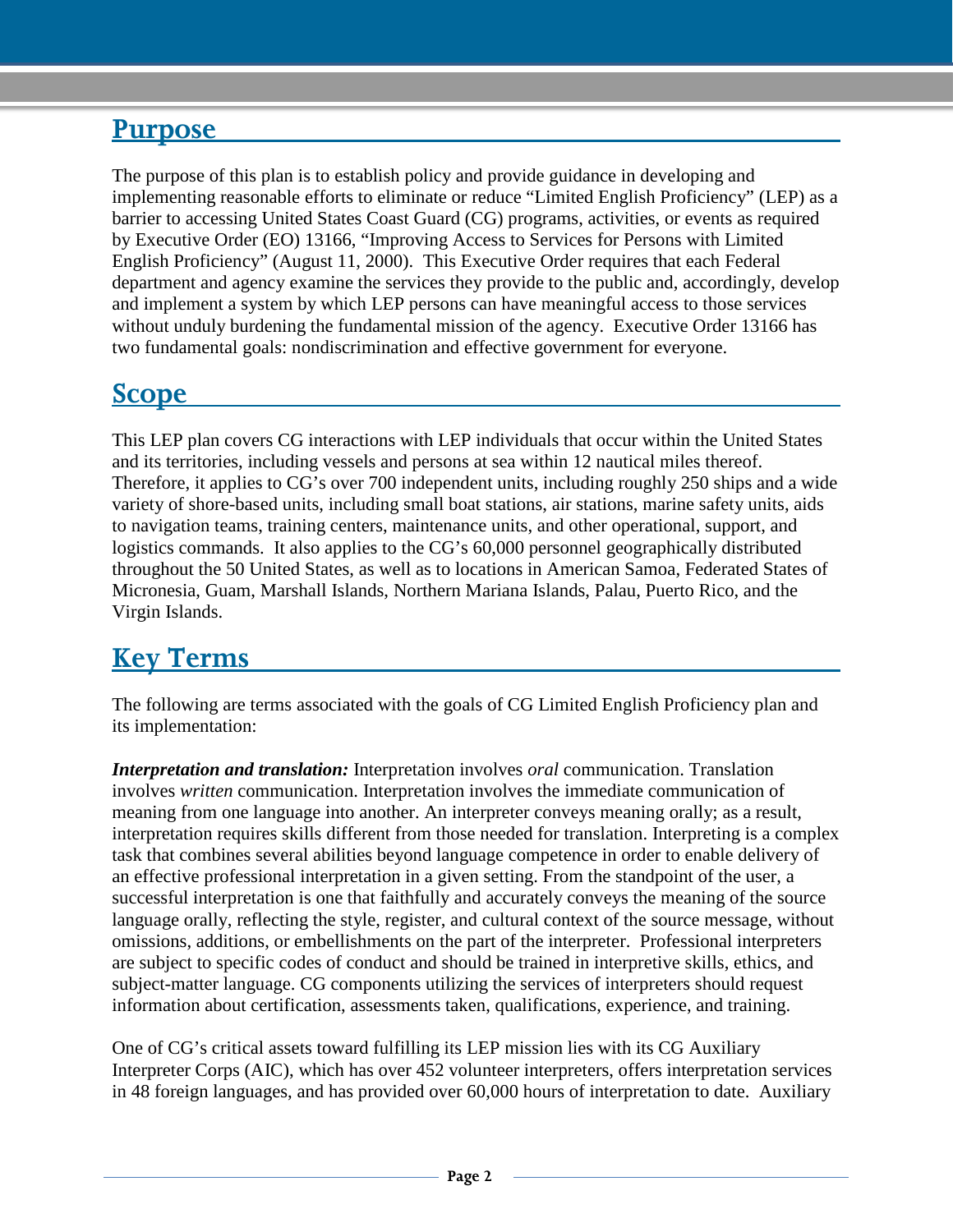interpreters are evaluated by a two-level competency standard, Level "A" and "B". Level "A" applies to a person who fluently reads, writes, speaks, and understands a foreign language in addition to English. Level "B" applies to a person who speaks and understands a foreign language in addition to English, but does not necessarily read or write fluently in any language. Auxiliary interpreters are subject to extensive verbal and written linguistic assessment requirements administered by Language Qualification Examiners (LQE). Only Level "A" competency is accepted. Level "A" Auxiliary interpreters determined to be Level "B" are given the opportunity to improve and be re-assessed by an LQE after a six month waiting period.

Interpreters may be physically present, or, in appropriate circumstances, may appear via videoconferencing or telephonically. When videoconferencing or telephonic interpretation are used, options include connecting directly to a specific professional interpreter with known qualifications, or using a company that provides telephonic interpretation services and has in place quality control and privacy safeguards.

*Limited English Proficient Persons:* Persons who do not speak English as their primary language and who have a limited ability to read, speak, write, and/or understand English.

*Bilingual Persons:* Persons who are bilingual are fluent in two languages and are able to conduct the business of the workplace in either of those languages. This is to be distinguished from mere *proficiency* in more than one language. An individual who is proficient in a language may, for example, be able to greet an LEP individual in his or her language, but not conduct agency business in that language. Interpretation and translation require the interpreter to be fluently bilingual, and also require additional specific skills as previously described in 'Interpretation and Translation'.

## <span id="page-3-0"></span>**Policy**

The CG follows the policy in the DHS Language Access Plan and adopts the following CG specific policy. Its intent is to provide meaningful access for LEP individuals to operations, services, activities, and programs within the United States and its territories (including surrounding waters within the 12 NM limit) by providing quality language assistance services in a timely manner. CG units, including Headquarters directorates and relevant programs, should incorporate language access considerations into their routine strategic and business planning, identify and translate crucial documents into the most frequently encountered languages, provide interpretive services where appropriate, and educate personnel about language access responsibilities and how to utilize available language access resources as required by the EO 13166 and in accordance with guidance provided by the Department of Homeland Security (DHS) Language Access Plan. In this regard, the primary goal of this policy is to provide meaningful access to CG programs, benefits, and services, and maintain compliance with civil rights laws by communicating effectively with LEP individuals in languages other than English.

This policy and plan is currently accessible and available to the public as well as component personnel through the internet, intranet, and brochures.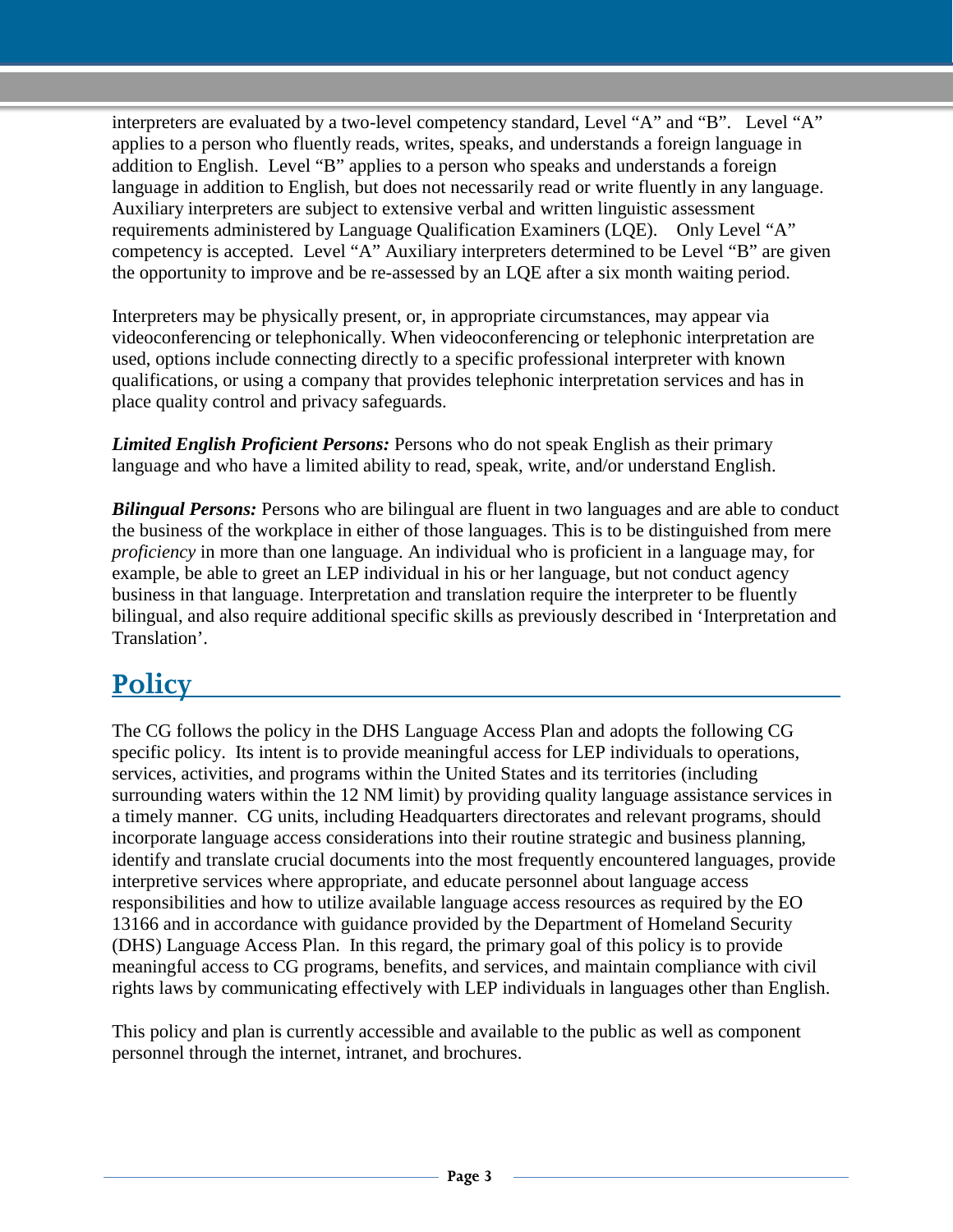#### <span id="page-4-0"></span>**CG Language Access Roles and Assignments**

The Civil Rights Director (CG-00H) is responsible for the LEP program overall and is responsible for designating a Primary and Alternate LEP Coordinator. The office responsible for LEP compliance is the Compliance and Procedures Division of the Office of Civil Rights Policy, Planning, and Resources, located within the CG Civil Rights Directorate. The role of the primary LEP Coordinator is to monitor and assess program management responsibilities in the implementation of this plan. This person also has responsibility related to the prevention of discrimination on the basis of race, color, national origin, disability, and age in services provided by the CG, and in programs and activities receiving Federal financial assistance. The Alternate LEP Coordinator assumes program management responsibilities during the absence of the LEP Coordinator. The Primary and/or Alternate LEP Coordinator will participate as members of the DHS Language Access Working Group with the purpose of developing and implementing Agency-wide standards for ensuring quality assurance of language services, sharing best practices, and disseminating information on existing language technologies as well as the appropriate use of these technologies.

The CRD LEP Coordinator will:

1. Participate as a member of the DHS Language Access Working Group.

2. Develop a CG LEP Working Group with representatives from relevant organizational components to address issues and topics related to the Agency's Language Access for LEP individuals.

3. Identify major contracted LEP services and assess the resources necessary to provide language services, identify existing resources, and describe funding and procurement needs.

4. Develop and institute standardized methodology for capturing key data parameters, including nature of interactions, communications methods (in person, radio, telephone, internet, brochures, etc.), date and location of the interactions, languages spoken, and a data tool to track and maintain information collected.

5. Collect, track, and manage data on language needs.

6. Coordinate with the Office for Civil Rights and Civil Liberties to review complaints filed by members of the public that allege a denial of meaningful language access to USCG's programs, services, and activities, and if appropriate, make recommendations to remedy deficiencies.

7. Determine LEP training requirements for Title VI (nature, form, and frequency).

The CRD Alternate LEP Coordinator will:

1. Perform the LEP Coordinator duties in the absence of the Primary LEP Coordinator.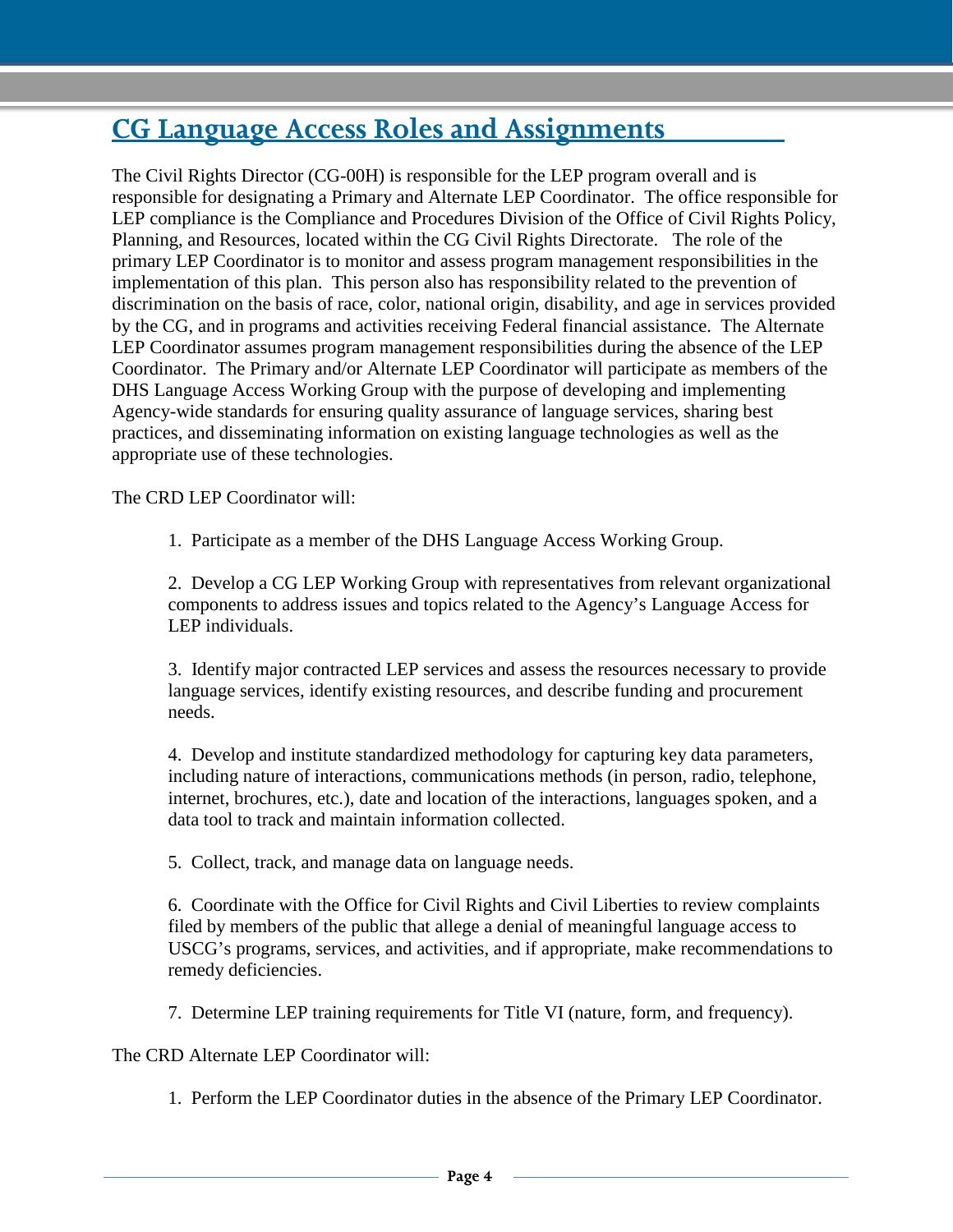2. Participate as a member of the DHS Language Access Working Group in the absence of the Primary LEP Coordinator.

#### <span id="page-5-0"></span>**Component Interactions with the Public and Language Services Provided**

CG personnel interact and communicate with the public in a variety of ways. The types of interactions vary, based primarily on mission responsibilities, types of USCG assets involved (i.e. shore-based units, ships, boats, helicopters, and fixed-wing aircraft), and their respective crew sizes, as well as the available means of communication (e.g. face-to-face meetings, telephone calls, radio communications, published documents, web-based resources, etc.)

Due to its maritime nature, many CG interactions with the public occur at sea. Examples of public interactions with shore-based CG facilities include responses to visits, phone calls, letters, radio communications, and emails from the general public, as well as outreach activities such as teleconferences, website postings, etc.

Specific examples of CG interactions with the public:

- A vessel in distress contacts a CG Station for assistance.
- Search and Rescue operations may involve communications with shore-based units, aircraft, cutters, and/or boats, often by individuals who are either in distress or require some sort of maritime assistance.
- Pollution Responders respond to discharge of oil or hazardous substance release from foreign vessel. As part of local area and regional spill response planning, the Captain of the Port and Federal On-Scene Commander interacts with the public.
- A Coast Guard law enforcement boarding team conducts a boarding on a vessel at sea to ensure compliance with Federal statutes and regulations.
- Casualty investigations.

Interesting facts about the average CG daily interaction with the public are found on the CG Boating Safety Center website, [http://www.uscgboating.org/about/us\\_coast\\_guard\\_facts.aspx.](http://www.uscgboating.org/about/us_coast_guard_facts.aspx)

The CG's National Response Center is the designated point of contact for reporting pollution and hazardous material incidents, and includes a telephonic foreign language line for LEP individuals. CG also conducts several public outreach programs, including the Sea Partner's Campaign, a marine environmental protection education and outreach program that targets the public at large, and America's Waterway Watch & Citizen's Action Network, a CG-sponsored nationwide public outreach and citizen recruiting programs that encourage citizens living, playing, or working on or near the water to report suspicious activity to responsible authorities. Participation in these outreach and recruiting activities will typically involve interaction with myriad individuals who speak languages other than English, or who have limited English proficiency. In addition to direct interactions with the public, the CG publishes storm and hurricane forecasts and warnings for boaters and coastal residents on the internet at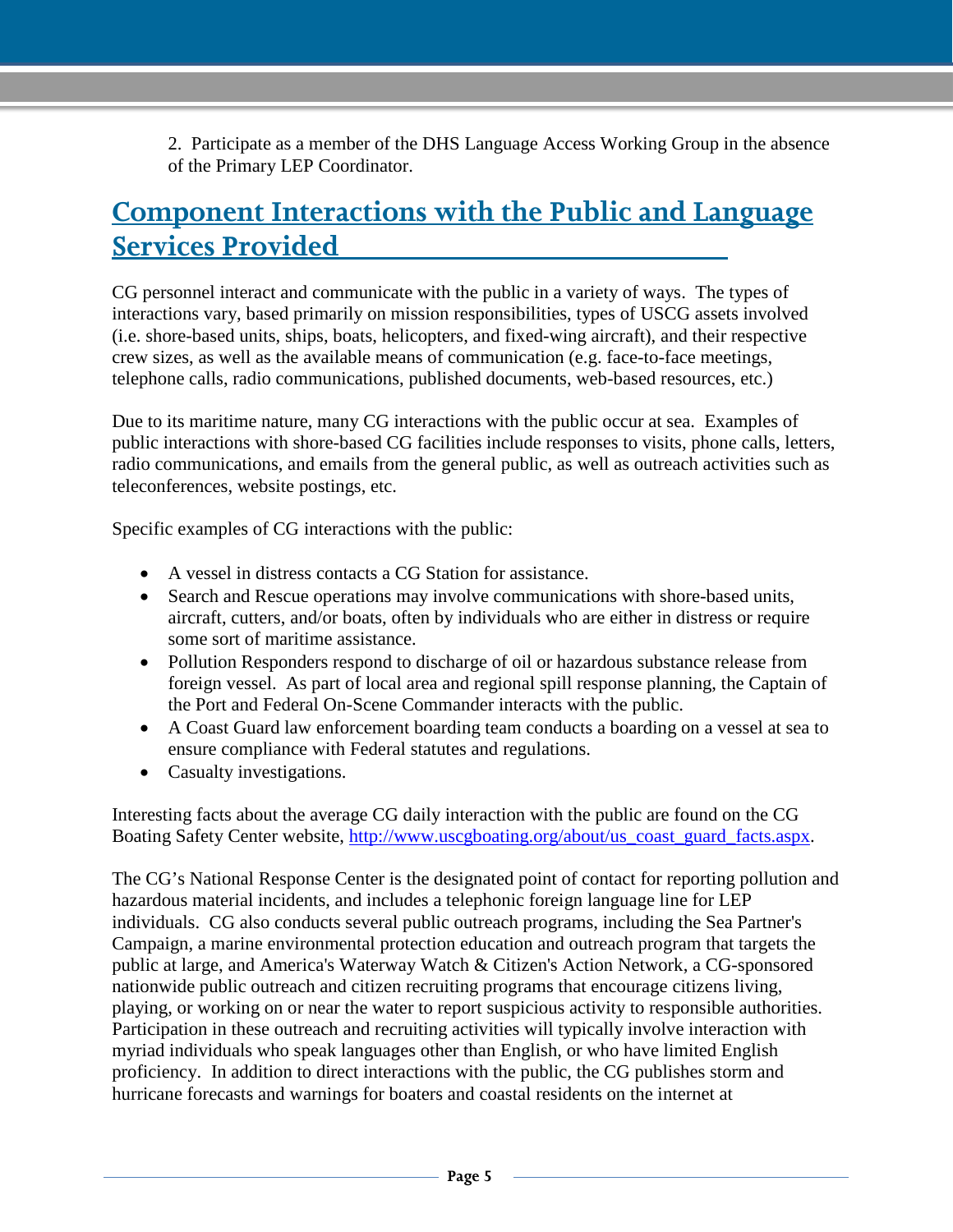[www.uscg.mil/news/stormcenter.](http://www.uscg.mil/news/stormcenter/) Once on the site, users may click on the "En español" tab in the upper left hand corner of the page to read all text and boater advisories in Spanish.

Some written brochures and other printed materials distributed to the public are sometimes translated into frequently encountered languages and made available through the CG Auxiliary National Supply Center. Examples include Area Contingency Plans, information on boating safety, pollution/environmental awareness pamphlets (including versions in Spanish, French, and Japanese), Clean Water Act stickers (also in Spanish), and MARPOL (Maritime Pollution) restrictions stickers (Spanish, Japanese, Portuguese, Creole, and Italian). The CG's National Pollution Funds Center (NPFC) has translated versions of its claimant's guide and optional Oil Spill Liability Trust Fund claim form in Khmer, Vietnamese, and Spanish.

Radio communications: The use of English in radio communications is governed by international law and U.S. regulations (IMO NAV 46/INF .4 and 33 CFR 26.04 & 26.07, respectively). In 1973, the International Maritime Organization (IMO) Maritime Safety Committee agreed at its twenty-seventh session that, where language difficulties arise, a common language should be used for navigational purposes and that language should be English. In consequence, the Standard Marine Navigational Vocabulary (SMNV) was developed, adopted in 1977, and amended in 1985. In 1992, the IMO Maritime Safety Committee at its sixtieth session instructed the IMO Sub-Committee on Safety of Navigation to develop a more comprehensive standardized safety language than the SMNV of 1985, taking into account the changing conditions in modern seafaring and covering all major safety-related verbal communications. Under the International Convention on Standards of Training, Certification and Watch-keeping for Seafarers, 1978, as revised 1995, the ability to understand and use the Standard Marine Communications Phrases (SMCP) is required for the certification of officers in charge of a navigational watch on ships of 500 gross tonnages or more. No person may use the services of, and no person may serve as, a person required to maintain a listening watch under section 5 of the Act, 33 U.S.C. 1204, unless the person can communicate in the English language. This pertains to the radiotelephone required for the exclusive use of the master or person in charge of the vessel, or the person designated by the master or person in charge to pilot or direct the movement of the vessel, who shall maintain a listening watch on the designated frequency.

Interactions by crews of CG cutters, boats, and aircraft: At sea, interactions with the public are most often via telephone or radio communication (with CG boats, ships (cutters), aircraft, and/or shore stations); however, face-to-face meetings between afloat personnel and the public are also typical, generally during boardings. A boarding typically involves a small contingent of personnel delivered to a private vessel by a CG or CG Auxiliary boat. In some cases, those boats are based from shore units, and in other cases, they are deployed from larger ships, often far offshore. Face-to-face interactions at sea differ somewhat from those at shore-based units, largely due to the limited resources immediately available to the members of the boarding party, relative to those typically available at a shore unit (i.e., a small boarding party may be less likely to have a certified Foreign Language Program linguist or interpreter than a large station crew, and may have reduced access to some communications options, such as telephonic interpretation services). In many cases, however, boarding parties deployed from large cutters or nearby shore units may be able to utilize the more robust language and/or communications resources of the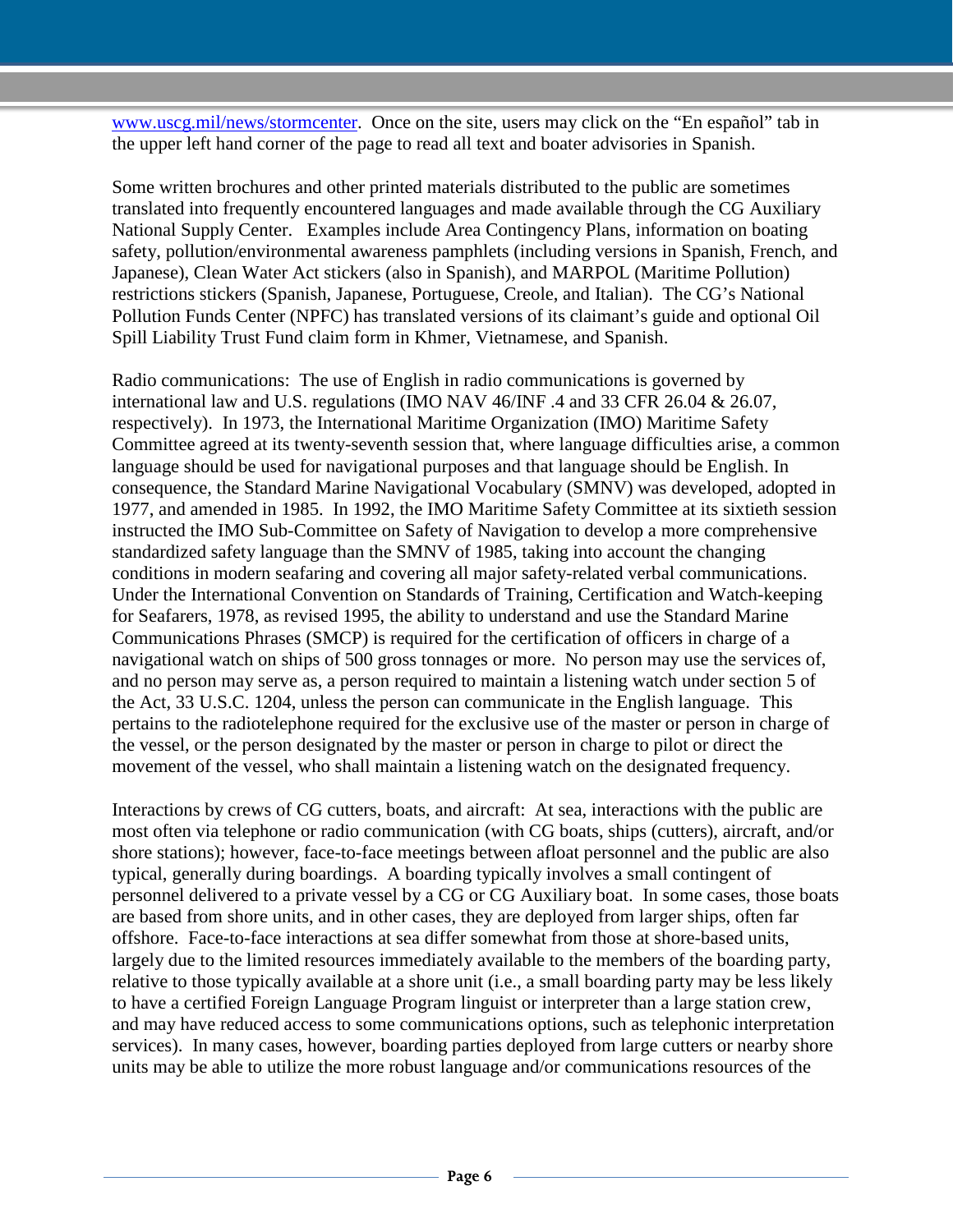larger platform. Similar to boarding parties, aircraft crews are generally relatively small and often operate at large distances from other units.

In addition to "typical" CG operations and interactions with fixed, shore-based units and cutters, boats, and aircraft assets, CG response operations occasionally involve the stand up of incidentspecific organizational components, sometimes in different locations than established USCG facilities. Additionally, when incidents such as earthquakes, floods, and oil spills occur, normal means of communications may be less reliable or unavailable. Nonetheless, the CG seeks to establish regional language access services appropriate to the incident. For example, immediately after the Haiti Earthquake in January 2010, the CG Auxiliary Interpreter Corps (AIC) readied 20 Creole/French Interpreters on "stand by" for immediate deployment. Shortly after the BP Deepwater Horizon oil spill in the Gulf of Mexico, the AIC organized nearly 100 interpreters to translate daily media updates from English to five (5) foreign languages.

CG provides grants to States, U.S. Territories, and non-profit organizations to support boating safety initiatives. For example, someone seeking a Masters License may visit a CG facility; and while a LEP individual is not eligible to receive a license, he/she must be provided meaningful access to information about the licensing process. These activities, because they are federally funded, are governed by Title VI of the Civil Rights Act of 1964, which requires recipients of federal financial assistance to ensure meaningful access to their programs and activities by LEP persons.

#### <span id="page-7-0"></span>**LEP Communities Served or Encountered**

The CG has identified seven languages of strategic importance to its missions: Spanish, Haitian Creole/French, Russian, Vietnamese, Chinese (Mandarin), Japanese, and Korean. Units that routinely deploy to the Caribbean, Central and South America, and the Far East have a consistent need for members who speak these languages.

## <span id="page-7-1"></span>**Tracking and Monitoring Procedures**

The CG provides grants to, at least, 33 non-profit organizations to support boating safety initiatives. However, there is little or no data pertaining to the services they provide regarding language access to individuals with LEP needs. Other organizations like the CG Auxiliary, maintain some information locally. For example, the CG AIC reports interpreter mission hours by Activity Mission Hour Reports. Approximately 6,000 hours per year, and over 50,000 interpreter mission hours provided to date. Overall, there is a need for more emphasis and efforts in tracking, collecting, and managing data. Methods to ensure compliance include assurances of non-discrimination and selecting recipients for compliance reviews. Reviews of this plan will be conducted, at least, every year or as often as required by DHS.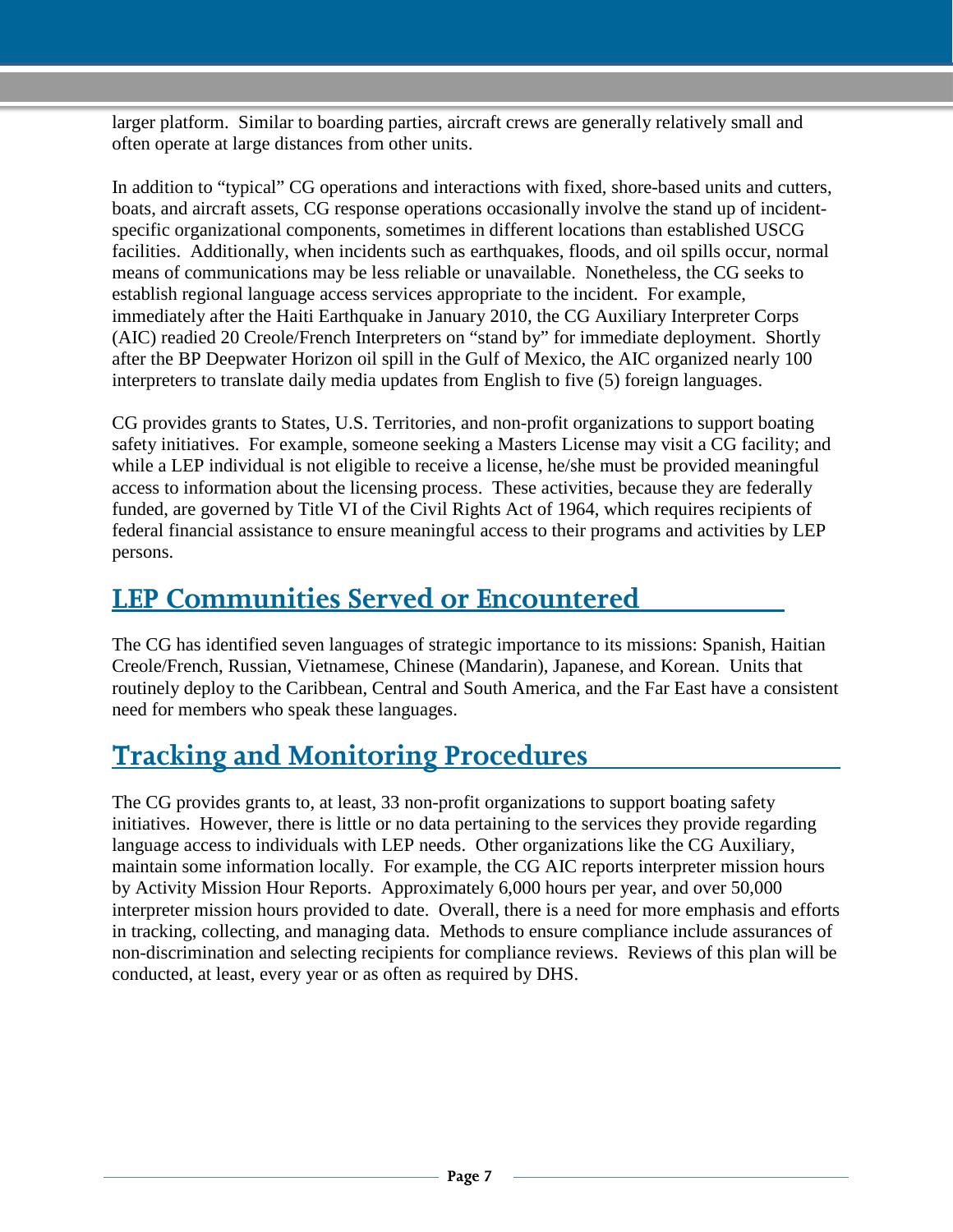## <span id="page-8-0"></span>**Prioritization**

Once the LEP tracking mechanism is in place and current needs are identified, USCG will be able to include information on the most common and the most critical LEP needs. CG projects are indicated below with their projected target dates for implementation.

- Identify protocols in place for CG personnel/units/operational components on identifying LEP persons and accessing language services.
- Determine proper audience and level of LEP training required.

## <span id="page-8-1"></span>**Language Assistance Measures and Resources**

The CG offers interpretation and translation services through a number of means:

- Military and civilian CG interpreters certified by the CG Foreign Language Program (CG FLP). There are approximately 610 certified interpreter positions allocated to 103 cutters and patrol boats and 70 shore-based units, based on historical operational requirement and projected future needs. These allocated positions provide interpretive services as a collateral duty function, in addition to primary duty responsibilities to a particular CG unit. Units may designate a number of interpreters to certain qualification levels based on the CG Foreign Language Program guidance. Interpreters must meet criteria outlined in the CG Foreign Language Program, including passing the Defense Language Proficiency Test (DLPT). In addition to collateral duty interpreter, the CG FLP also has 132 certified linguists with language skills necessary as part of their primary assignment. The CG FLP includes Arabic and the seven languages deemed to be of strategic importance to CG missions: Spanish, Haitian Creole/French, Russian, Vietnamese, Chinese (Mandarin), Japanese, and Korean. Eighty percent (80%) of CG FLP requirements are for Spanish.
- Utilization of certified interpreters from the CG AIC. The AIC has over 452 volunteer interpreters and offers interpretation services in 48 foreign languages, and has provided over 60,000 hours of interpretation to date. To request interpreter support, simply logon to [http://icdept.cgaux.org/.](http://icdept.cgaux.org/)
- Virtual translations. The National Virtual Translation Center has been used by the NPFC to assist with written translations.
- CG may explore national or regional language access services, including the potential of an agency-wide blanket purchase agreement for required language access services. CG will coordinate this action with the DHS Director of Efficiency Review prior to implementation.
- Other means: The use of "I Speak" language identification guides (i.e., provided to CG stations boarding team leads, Search and Rescue assets, etc.), and technology solutions such as hand-held translators may also be currently in use.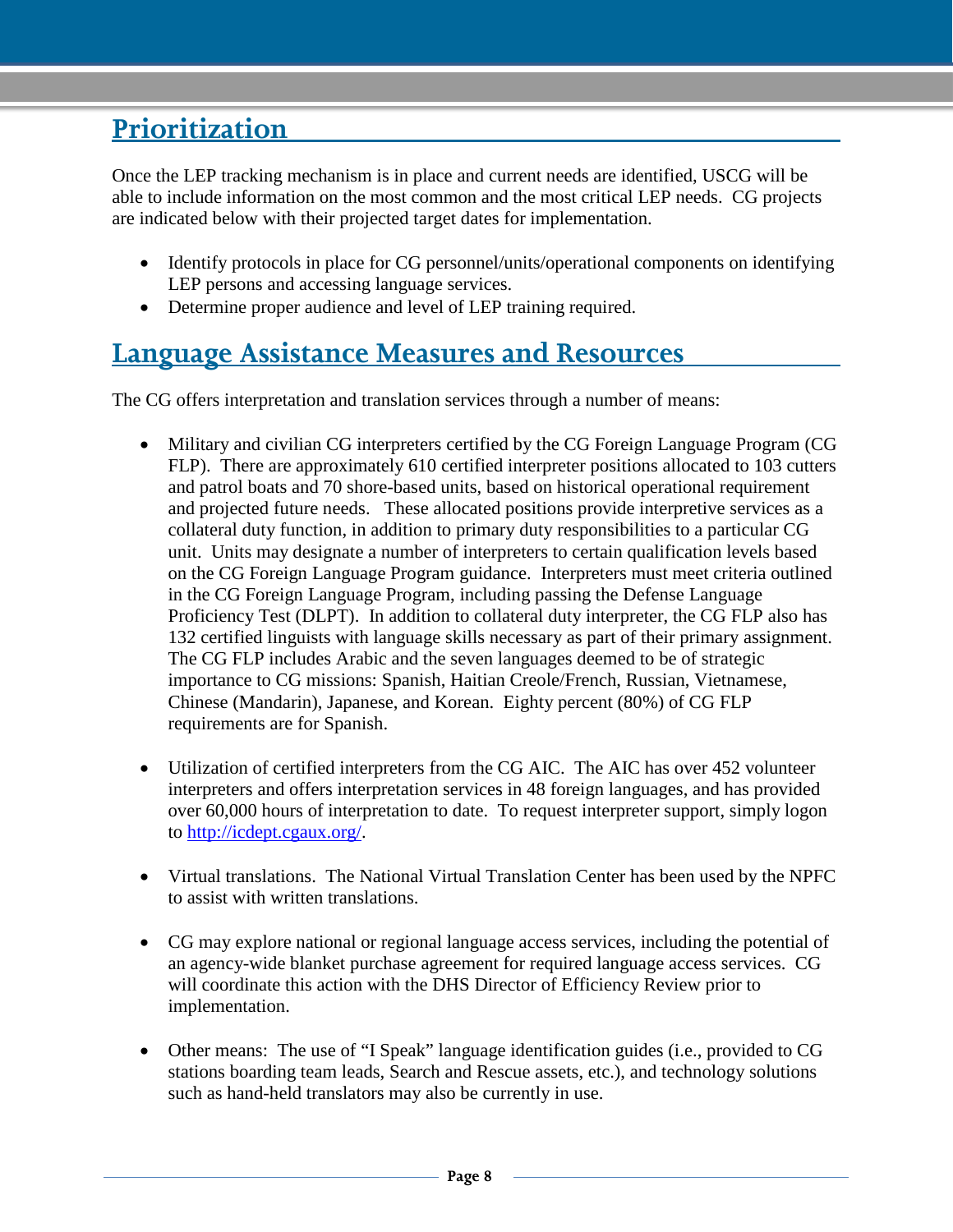The level and standards of methods used to provide language access services to LEP individuals depend on several factors, such as Asset Communications Capabilities, Staff Capabilities, and types of interactions.

- Asset communications capabilities: Language access may be limited based on the type of unit providing the service and the different types of capabilities they have. For example, small boats and certain aircraft may have fewer communications options than large cutters or shore-based units. Afloat/in-flight units may lack access to telephonic services available to shore units. Response Operations may face reduced communications capabilities during or after natural disasters such earthquakes, floods, hurricanes, etc., due to damaged infrastructure. Some assets/units may have real-time interpretation capabilities, where others may have the ability to record communications for delayed translation.
- Staff capabilities: Smaller assets (boats and aircraft) will, generally, have fewer personnel and less likely to have certified interpreters aboard, especially taking into consideration that only 25 percent (173 of 705) USCG units have certified collateral duty interpreters assigned.
- Types of interactions. Face-to-face communications may allow use of "I Speak" or other similar materials.
- In some cases, telephone, radio, and other voice-only communications may be recorded and translated (with time delay).

## <span id="page-9-0"></span>**Employee Duties and Development**

CG FLP linguists are assigned with language skill requirements as part of their primary duties. Although, some linguists are assigned and performing duties within the scope of EO 13166, the majority of the 132 linguists are assigned extraterritorially and consequently, outside of the scope (i.e., within three nautical miles limit) of CG LEP.

## <span id="page-9-1"></span>**Levels of Competency**

The CG AIC and the CG FLP have different standards for evaluating language skills.

CG AIC has two competency levels:

- Level A, which means the interpreter reads, writes, speaks, and understands a foreign language fluently in addition to English. Sixty one percent (61%) of CG AIC volunteer interpreters are in Level A category.
- Level B, which means the interpreter speaks, and understands a foreign language in addition to English but does not, necessarily, read or write any language fluently. Thirty nine percent (39%) of AIC volunteer interpreters are in Level B category.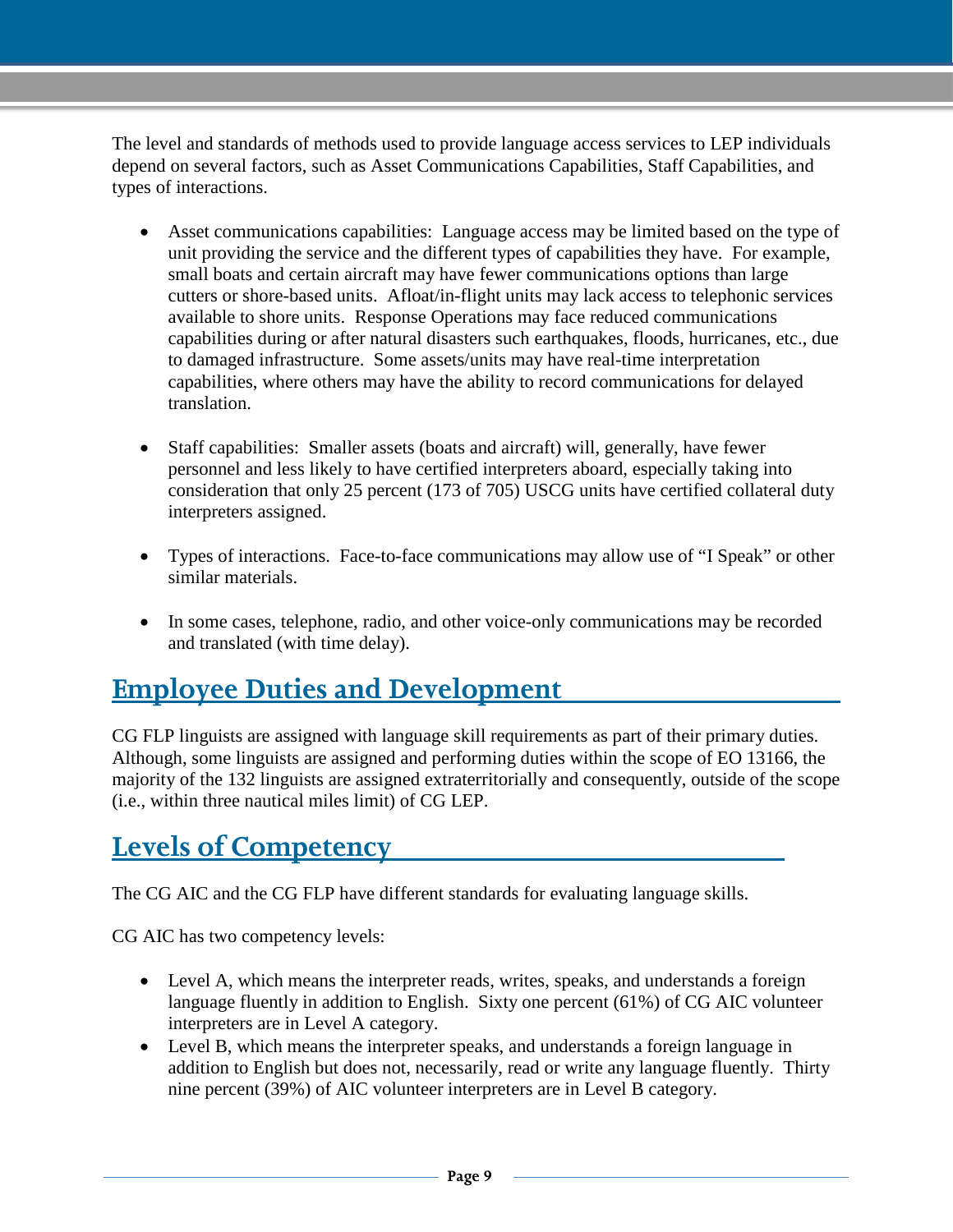The CG Foreign Language Program, on the other hand, requires that a member achieve a score of at least 2/2 on the DLPT to qualify as an interpreter.

#### <span id="page-10-0"></span>**Resources**

CG will assess the resources necessary to fund and support LEP projects identified as critical to the successful implementation of this plan. This may include Agency-wide, regional, or unitspecific funding and personnel requirements with appropriate tracking mechanism so as to maximize the efficiency and effectiveness of the program.

#### <span id="page-10-1"></span>**Notice to LEP Persons**

CG will make reasonable efforts to ensure the public is aware of its LEP policy and existing options to access language assistance services. This information will be provided in English and translated into most frequently used language(s), other than English, based on the relevant population.

#### <span id="page-10-2"></span>**Conclusion**

The CG policy and intent is to provide meaningful language access capability to individuals with LEP needs. Accordingly, we will continue to work with LEP communities and other stakeholders to ensure compliance with EO 13166.